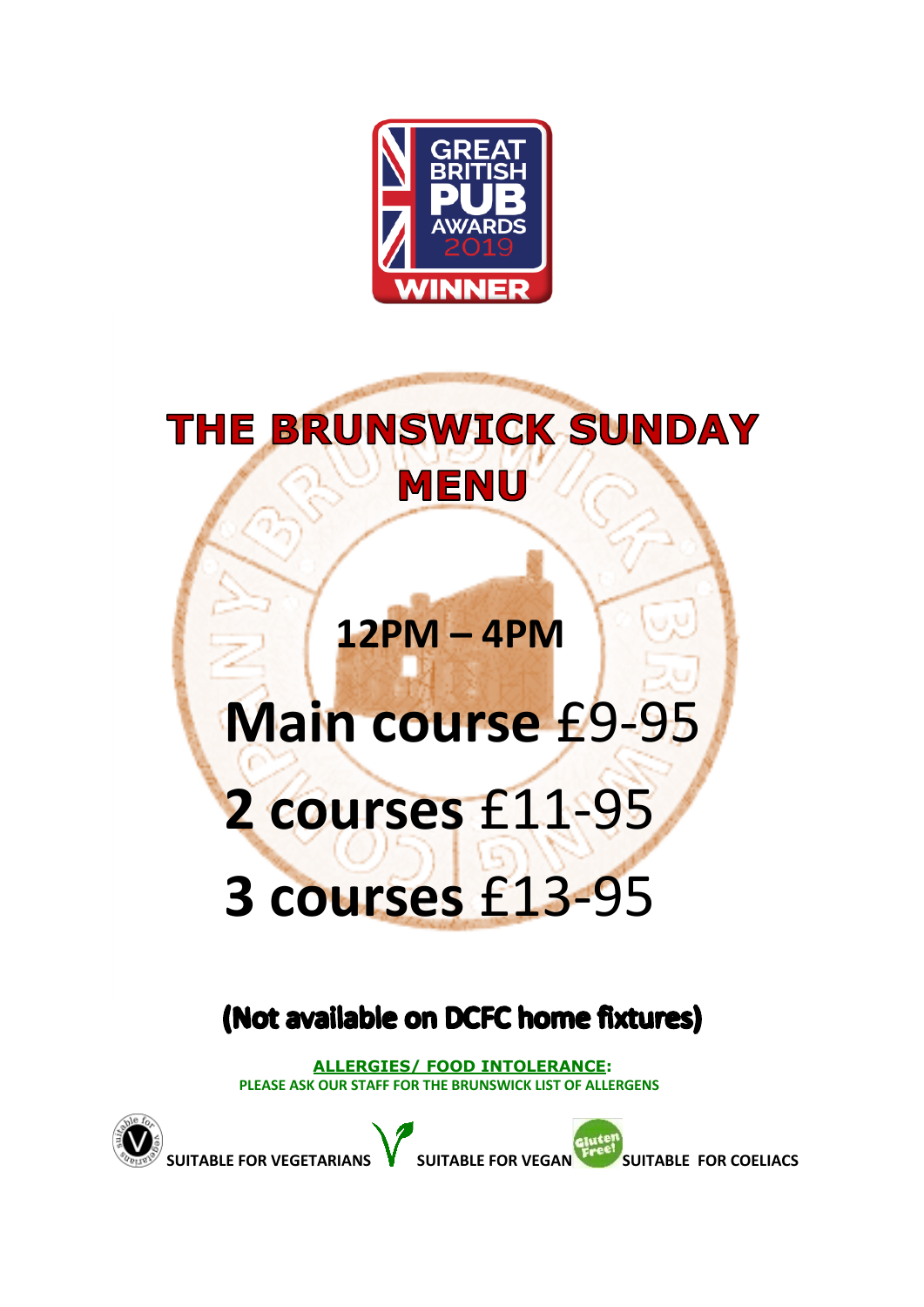#### **STARTERS (£4-95)**

#### **PLEASE ORDER BY NUMBER**

1) Falafel with sweet chilli dip  $\sqrt{\frac{1}{2}}$ 



- 2) Morrocan spicy cauliflower breaded bites with tomato chutney dip
- 3) Battered onion rings with garlic mayo dip  $\sqrt{\ }$
- 4) Breaded prawns with garlic mayo dip
- 5) Whole tail scampi with tartare dip
- 6) Cod croquetas with garlic mayo dip
- 7) Buttermilk & rosemary breaded chicken fillets with garlic mayo dip

#### **MAIN COURSES**

**ROASTs:** Home roasted local **beef** topside served with gravy, Yorkshire pudding, seasonal vegetables and rosemary roasted potatoes.

#### **- BEEF OR VEG CHILLI £8-95**

Medium hot, cooked at The Brunswick, served with basmati rice, side salad and side cheddar.

Want it hotter? Need a **vegan** option  $V$ ? Then please ask at the bar when ordering.

**Add some chips for £1**

#### **-STEAK & ALE CASSEROLE**

Home cooked with English beef, presented in a small pot, served with vegetables and double cooked chips

#### **-SHEPHERD'S PIE**

Cooked with English lamb at The Brunswick with a hint of rosemary and mint, topped with our mash and mature cheddar, served with vegetables and lamb gravy.

GLUTEN FREE OPTION AVAILABLE.

#### **-GAMMON STEAK**

10oz horseshoe steak served with buttered garden peas, fried free-range egg and double cooked chips

#### **-DOUBLE EGG AND CHIPS**

Weuten

Two fried free range eggs, buttered garden peas, double cooked chips and a white bap and butter **Add a slice of Wiltshire ham for £1**

#### **-BEEF CHEESEBURGER**

Our Derbyshire butcher's burger made from English beef, served in a honey-glazed white bap with melted mature cheddar, onion rings and a side of double cooked chips (swap the cheddar for red

Leicester or stilton instead). **Gluten free** option on demand **Add bacon for £1**

#### **-VEGGIE BURGER**

Vegan burger served in a honey-glazed white bap, served with side chips, onion rings and a choice of

mature cheddar Or salad (suitable for **vegan**) **W**. (Swap cheddar for red Leicester or stilton instead)

**For a gluten free** option please ask at the bar when ordering.

 $\left( \bigcirc \right)$